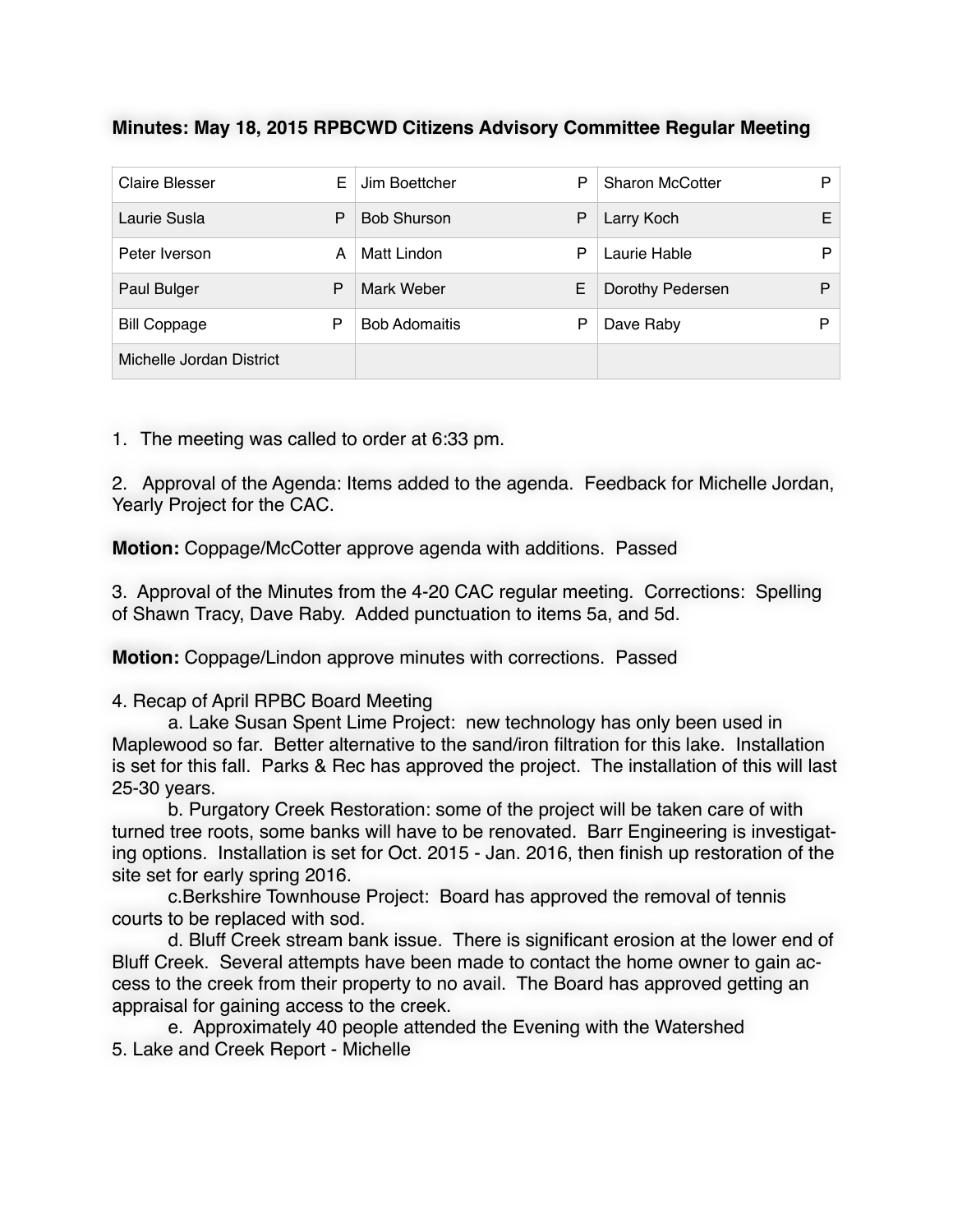All walked sections are completed and Josh is in the process of tabulating the results. The field season has started. The CRAS will be coming back to the CAC at the June meeting.

6. Old Business

a. Cost Share Applications

Bloomquist Application: did not get approved since it is not a water quality improvement issue.

Hildreth/Palmquist: staff is gathering more details and data. CAC approved application last month with the caveat of using BMP's.

**ACTION:** Michelle will update us on the status of the application.

New application Bartnik: Adding a third Rain Garden. Lengthy discussion concerning the cost figures, and whether the garden will be big enough to handle all of the run off. CAC members are still requesting a checklist from the District staff to see if projects meet all the criteria. Pedersen expressed concerns that we did not have enough information to approve the application. Other districts include the total reduction in the phosphorous load and use a rain garden calculator to determine if the rain garden is the correct size. CAC revised the numbers for the costs to exclude the non-native plants. then 75% of the new total (\$2150.00) was \$1612.00.

**Motion:** McCotter/Coppage Approve the Bartnik Cost Share request for up to \$1612.00. **ACTION:** Jordan will inform homeowners that the CAC had adjusted the contractor costs and plant costs to arrive at the new total.

**ACTION:** CAC is still requesting an updated checklist for approval of Cost Share Proposals. We would like added to this list a Rain Garden Calculator, that would be able to calculate the size of a rain garden needed to handle the amount of runoff in a one inch rainfall. We would like to see the Rain Garden Area Size Calculation Tool and/or support to the homeowners in providing the calculation.

b. CRAS update: Jordan gave in the Lake and Creek Report (5).

c. Lake Riley Alum Treatment Update: Barr & Wenck are 90% complete with the design of the project. The Plan Ammendment to the 10 Year Plan is in progess. **ACTION:** CAC is requesting information on the phosphorous budget for Rice Marsh Lake and Lake Riley.

d. Lake Susan Spent Lime Treatment: Pedersen/Jordan gave in Recap of the Board Meeting (4).

e. Riley Creek Project: the major plan amendment to the 10 year plan is out for comments and review. A public hearing on the amendment is tentatively scheduled for June 22, 2015. Susla asked if the CAC would be able to see the amendment prior to the public hearing so that we would have a chance to review and have questions prepared.

**ACTION:** Bleser get a copy of the amendment to all CAC members at least one week prior to the public hearing.

7a. Buckthorn Baggies: Pedersen shared with the members a black plastic bag used to kill buckthorn without chemicals. You place the bag over a cut stem and it prevents the